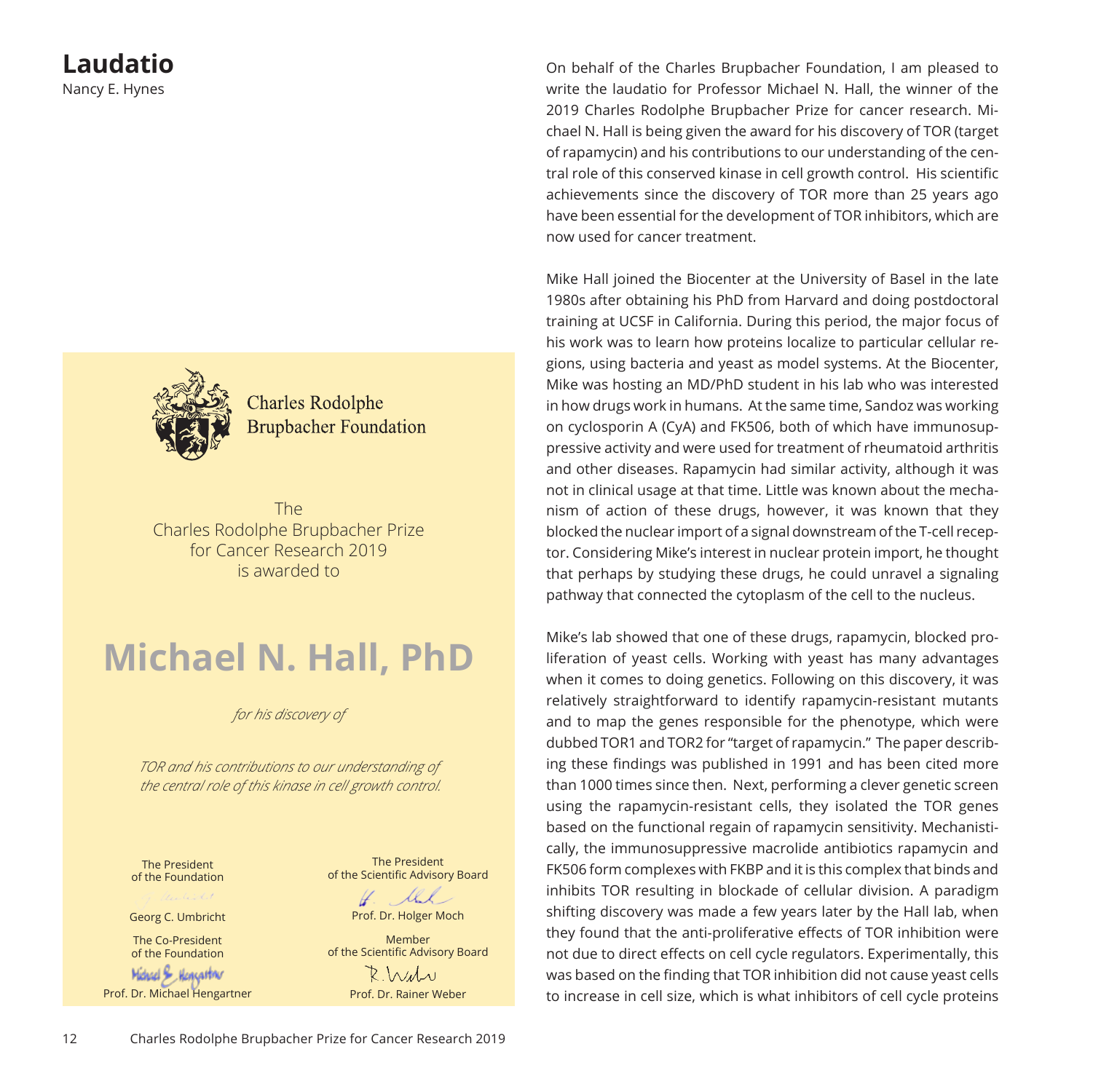were known to cause. Accordingly, they proposed that there must be a distinction between cell growth and cell division, and importantly cell growth must be a regulated process. This was a completely novel concept at that time and was not immediately accepted. However, over the past 20 years what was initially met with skepticism has become textbook dogma. Indeed, we now know that TOR, and its mammalian homolog mTOR, are evolutionarily conserved phosphatidylinositol 3-kinase (PI3K)-like serine/threonine protein kinases and that TOR is the central regulator of cell growth via its ability to respond to nutrients and growth factors.

I will next comment on what I think contributes to making Mike Hall`s scientific work special and deserving of this year's Brupbacher prize. Today the concept of using a model organism like yeast to unravel the mechanisms of action of human drugs is well accepted, but this was not the case 30 years ago when Mike began his work on rapamycin. Science functions best by allowing researchers to take seemingly wild approaches to uncover mechanisms underlying the phenomena they observe and that drive their scientific curiosity. This is certainly true of Mike's work on TOR, which started with an interesting observation of yeast mutants that failed to stop growing in response to treatment with a drug that had immunsuppressive activity in humans.

It is also essential to discuss the importance of Mike`s findings for medicine, particularly cancer. TOR is a central kinase on the PI3 kinase/AKT kinase pathway. In this short laudatio, it is impossible to describe all the beautiful work from the Hall lab, as well as many others working on TOR, that has led to our current understanding of this essential signaling pathway. We know that the PI3K/AKT/TOR pathway is constitutively activated by different mechanisms in most solid tumors and much effort has gone into developing inhibitors for each kinase. I will concentrate on how TOR inhibitors have significantly changed the management of patients with the diseases tuberous sclerosis (TS) and cancer. TS is a multiorgan genetic disease that causes benign tumors in brain, kidney and other organs. Although benign, tumor growth in vital organs can have drastic effects. Mutations in genes encoding TOR inhibitory proteins underly this disease and positive results in clinical trials resulted in the 2010 approval of the TOR inhibitor everolimus for distinct manifestations of TS. Considering solid cancers, in 2009 everolimus was approved for treatment of patients with advanced kidney cancer, in 2011 for advanced pancreatic neuroendocrine tumor treatment, and in 2012 for women with estrogen receptor positive advanced breast cancer. These

approvals were based on the clinical findings that blocking TOR significantly prolonged disease-free patient survival.

In conclusion, I would like to go back to Mike's first goal in the 1980s, which was to uncover a cytoplasmic signaling pathway that converged on the nucleus. This goal has clearly been achieved. When TOR was first described as a target of rapamycin it could not be linked to any other proteins. Since then work from Mike's and other labs has revealed that TOR activates anabolic processes like ribosome biogenesis and protein synthesis, and inhibits catabolic processes including autophagy, to control cell growth. Since the major upstream activators of TOR, PI3K and AKT are often constitutively active in cancer, TOR inhibition is being actively pursued and has already had clinical success. Considering the high conservation of the PI3K/AKT/TOR pathway, I am convinced that we will be hearing about other indications for TOR inhibitors in the future.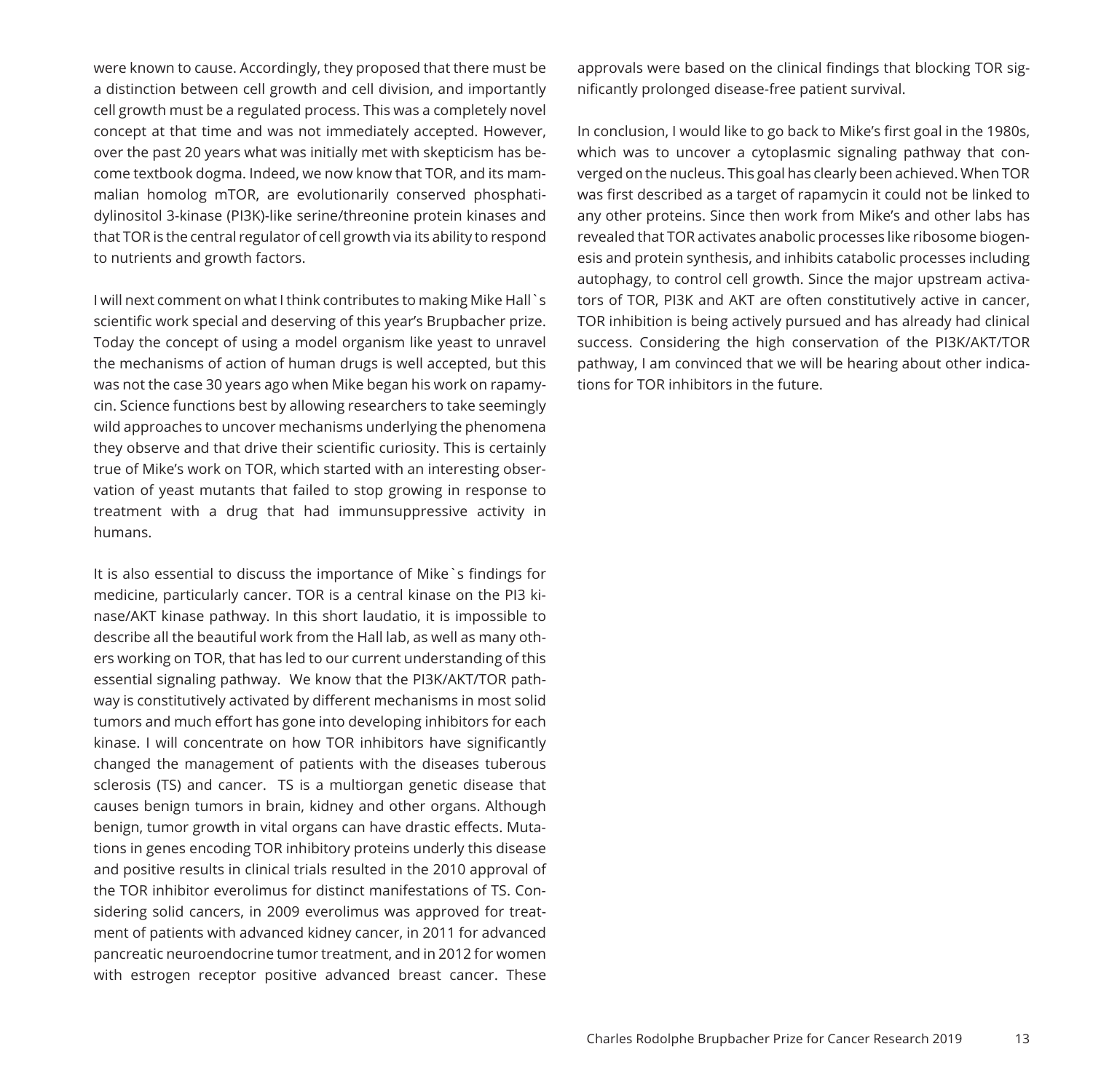## **Michael N. Hall**

Summary Curriculum vitae



Copyright: Biozentrum / Matthew Lee

| Appointment                                              | Professor, University of Basel                                                                                                               |  |
|----------------------------------------------------------|----------------------------------------------------------------------------------------------------------------------------------------------|--|
| <b>Address</b>                                           | Biozentrum, University of Basel<br>Klingelbergstrasse 70<br>CH-4056 Basel, Switzerland                                                       |  |
| Date of Birth                                            | June 12, 1953.                                                                                                                               |  |
| <b>Education</b>                                         |                                                                                                                                              |  |
| 1981-1984                                                | Postdoctoral Fellow, University of California, San<br>Francisco, California                                                                  |  |
| 1981                                                     | Ph.D., Harvard University, Boston, Massachusetts                                                                                             |  |
| 1976                                                     | B.S. with Honors, University of North Carolina, Chapel<br>Hill, North Carolina                                                               |  |
|                                                          | <b>Academic Appointments/Affiliations</b>                                                                                                    |  |
| 1992-present Professor, University of Basel, Switzerland |                                                                                                                                              |  |
| 2013-2016                                                | Vice Director, Biozentrum, University of Basel                                                                                               |  |
| 2002-2009                                                | Vice Director, Biozentrum, University of Basel                                                                                               |  |
| 2002-2008                                                | Chairman, Division of Biochemistry, University of<br><b>Basel</b>                                                                            |  |
| 1995-1998                                                | Chairman, Division of Biochemistry, University of<br><b>Basel</b>                                                                            |  |
| 1984-1987                                                | Assistant Research Biochemist/Principal Investigator,<br>Department of Biochemistry & Biophysics, University<br>of California, San Francisco |  |
| 1981-1984                                                | Helen Hay Whitney Fellow, Department of Biochemis-<br>try & Biophysics, University of California, San<br>Francisco                           |  |

|   | 1981                       | Association pour le Développement de l'Institut<br>Pasteur (ADIP) Fellow, Unité de Génétique Moléculai-                                                                    |
|---|----------------------------|----------------------------------------------------------------------------------------------------------------------------------------------------------------------------|
|   | 1979-1981                  | re, Institut Pasteur, France<br>Harvard University Traveling Scholar, NCI, Cancer<br>Biology Program, Frederick Cancer Research Center,<br>Frederick, Maryland             |
|   | 1976-1979                  | NIH Training Grant Fellow, National Research Service<br>Award, Department of Microbiology & Molecular<br>Genetics, Harvard Medical School, Boston,<br>Massachusetts        |
|   | 1975-1976                  | Research Assistant with Marshall Edgell and Clyde<br>Hutchison, Department of Bacteriology & Immunol-<br>ogy, University of North Carolina, Chapel Hill, North<br>Carolina |
|   | <b>Awards &amp; Honors</b> |                                                                                                                                                                            |
|   | 1981                       | Association pour le Développement de l'Institut<br>Pasteur (ADIP) Fellowship                                                                                               |
|   | 1981-1984                  | Helen Hay Whitney Fellowship                                                                                                                                               |
|   | 1982                       | Litton Advanced Technology Achievement Award                                                                                                                               |
|   | 1987                       | Cuban Academy of Science Invited Lecturer, Havana,<br>Cuba                                                                                                                 |
|   | 1995                       | Member of the European Molecular Biology Organiza-<br>tion (EMBO), elected                                                                                                 |
|   | 2003                       | Cloëtta Prize for Biomedical Research, Prof. Dr. Max<br>Cloëtta Foundation                                                                                                 |
|   | 2004                       | Susan Swerling Lecture, Harvard Medical School                                                                                                                             |
| ۱ | 2008-2016                  | Swiss National Science Foundation Research Council                                                                                                                         |
|   | 2009                       | Louis-Jeantet Prize for Medicine, Fondation<br>Louis-Jeantet                                                                                                               |
|   | 2009                       | Runnström Lecture, University of Stockholm                                                                                                                                 |
|   | 2009                       | Fellow of the American Association for the Advance-<br>ment of Science (AAAS), elected                                                                                     |
|   | 2010                       | Mendel Lecture, Czech Academy of Arts and Sciences,<br>Brno, Czech Republic                                                                                                |
|   | 2011                       | Allan C. Wilson Lectures, University of California,<br>Berkeley                                                                                                            |
|   | 2012                       | EMBO Lecture, Oslo, Norway                                                                                                                                                 |
|   | 2012                       | Marcel Benoist Prize for Sciences or Humanities,                                                                                                                           |
|   |                            | Marcel-Benoist-Stiftung                                                                                                                                                    |
|   | 2013                       | Swiss Academy of Medical Sciences, elected                                                                                                                                 |
|   | 2013                       | Jesus Montoliu Lecture, The Biomedical Research<br>Institute of Lleida, Spain                                                                                              |
|   | 2013                       | Christian de Duve Lecture (Inaugural), Université<br>Catholique de Louvain, Brussels                                                                                       |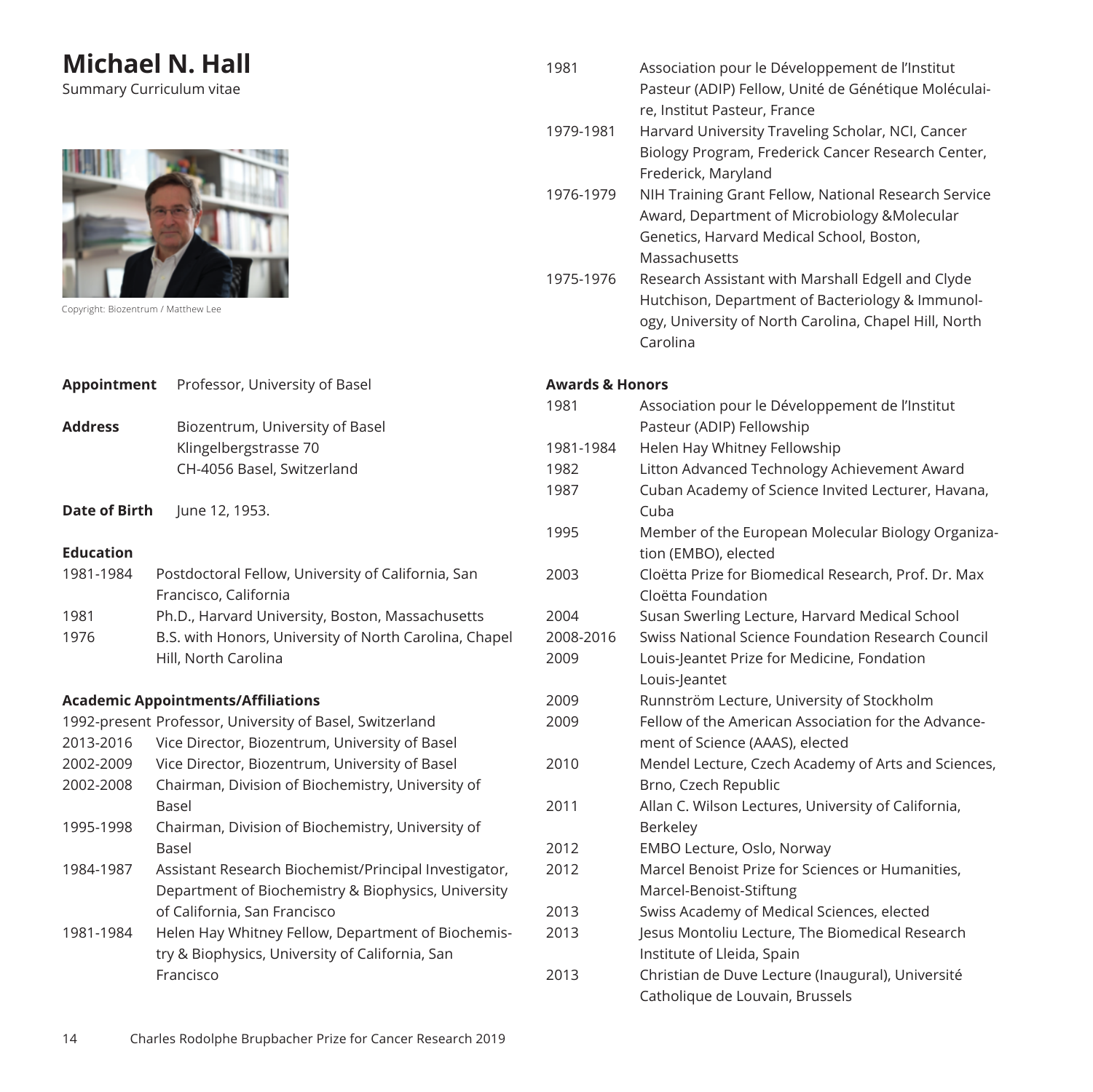| 2014      | University Visiting Professorship, The Hebrew         |
|-----------|-------------------------------------------------------|
|           | University, Jerusalem                                 |
| 2014      | Sir Hans Krebs Medal, Federation of European          |
|           | <b>Biochemical Societies (FEBS)</b>                   |
| 2014      | Breakthrough Prize in Life Sciences                   |
| 2014      | Member of the National Academy of Sciences USA,       |
|           | elected                                               |
| 2015      | UCSF Alumni Excellence Award                          |
| 2015      | Canada Gairdner International Award for Biomedical    |
|           | Research, Gairdner Foundation                         |
| 2016      | Benning Lecture, University of Utah, USA              |
| 2016      | Thomson Reuters Citation Laureate                     |
| 2016      | Doctor honoris causa, University of Geneva            |
| 2016      | Debrecen Award for Molecular Medicine, University     |
|           | of Debrecen, Hungary                                  |
| 2016      | Distinguished Investigator, Instituto de Biomedicina  |
|           | de Sevilla (IBiS), Spain                              |
| 2017      | Szent-Györgyi Prize for Progress in Cancer Research,  |
|           | <b>NFCR</b>                                           |
| 2017      | Albert Lasker Basic Medical Research Award, Albert    |
|           | and Mary Lasker Foundation                            |
| 2018      | Genome Valley Excellence Award, BioAsia,              |
|           | Hyderabad, India                                      |
| 2018      | King Lecture, Clare Hall, University of Cambridge, UK |
|           | <b>Professional Memberships &amp; Activities</b>      |
| 2008-2013 | Editorial Board, FEBS Journal                         |
| 2008-2012 | Review Panel, National Center of Research (NCCR) in   |
|           | Structural Biology, Switzerland                       |
| 2008      | SNSF Ambizione Grants evaluation panel                |
| 2010      |                                                       |
|           | External Scientific Advisory Board, Faculty of        |
|           | Medicine, University of Geneva                        |
| 2011      | Scientific Committee, Louis-Jeantet Foundation,       |
|           | Geneva                                                |
| 2011      | Editorial Board, The EMBO Journal                     |
| 2011-2015 | Review Panel, National Center of Research (NCCR) in   |
|           | Chemical Biology, Switzerland                         |
| 2011      | Scientific Advisory Board, Centre for Biological      |
|           | Signalling Studies (BIOSS), Germany                   |
| 2012-2015 | EMBO Young Investigator Programme (YIP) Selection     |
|           | Committee, Heidelberg                                 |
| 2012      | Chair, Cell Metabolism and Cell Homeostasis           |
|           | Symposium, Dresden, Germany                           |
| 2012-2017 | Scientific Advisory Board, Max-Planck Institute for   |

| 2012      | Co-organizer, Les Treilles Conference: Growth<br>Regulation by the TOR Pathway, France |
|-----------|----------------------------------------------------------------------------------------|
| 2012      | Co-organizer, 2012 Louis-Jeantet Symposium,                                            |
|           | Geneva, Switzerland                                                                    |
| 2012      | Scientific Advisory Board, PIQUR Therapeutics                                          |
| 2013      | Instructor, FEBS-EACR advanced course on Signal                                        |
|           | Transduction, Spetses, Greece                                                          |
| 2014      | Selection Committee, Breakthrough Prize in Life                                        |
|           | Sciences Foundation                                                                    |
| 2014-2018 | Scientific Council, de Duve Institute, Brussels, Belgium                               |
| 2014      | Board of Trustees, Louis-Jeantet Foundation, Geneva                                    |
| 2014      | External Review Committee, Okinawa Institute of                                        |
|           | Science and Technology, Japan                                                          |
| 2014      | Roche Commissions, research as architecture,                                           |
|           | architecture as research, with J. Herzog                                               |
| 2014      | External Review Committee, Okinawa Institute of                                        |
|           | Science and Technology, Japan                                                          |
| 2015      | Co-organizer, International Abcam Conference:                                          |
|           | PI3K-like Protein Kinases, Milan, Italy                                                |
| 2015      | Instructor, FEBS advanced course on Signal Transduc-                                   |
|           | tion & Cancer, Spetses, Greece                                                         |
| 2015-2019 | Scientific Advisory Board, Navitor Pharmaceuticals,                                    |
|           | Inc.                                                                                   |
| 2015      | <b>Editorial Board, ScienceMatters</b>                                                 |
| 2015      | American Association for Cancer Research (AACR)                                        |
| 2016      | European Research Council (ERC) Advanced Grants                                        |
|           | evaluation panel                                                                       |
| 2016      | <b>Executive Board, Personalized Health Basel</b>                                      |
| 2016      | International Scientific Advisory Board, Cambridge                                     |
|           | Institute for Medical Research                                                         |
| 2016      | European Association for Life Sciences (EALS) Board                                    |
| 2016      | Keynote Lecture, 9th International Symposium on                                        |
|           | AMPK, Xiamen, China                                                                    |
| 2017-2019 | Advisory Board, Marcel Benoist Foundation, Bern                                        |
| 2017      | Scientific Advisory Board, Swiss Institute for Basic                                   |
|           | Cancer Research (ISREC)                                                                |
| 2017-2020 | European Molecular Biology Organization (EMBO)                                         |
|           | Council                                                                                |
| 2017-2020 | Editorial Board, Current Opinion in Cell Biology                                       |
| 2018      | Co-organizer, EMBO at Basel Life Conference:                                           |
|           | Molecules in Biology and Medicine                                                      |
| 2018      | Selection Committee (Chair), Szent-Györgyi Prize,                                      |
|           | NFCR National Foundation for Cancer                                                    |
| 2018      | International Advisory Board, Melbourne bid for joint                                  |
|           | <b>IUBMB/ComBio meeting</b>                                                            |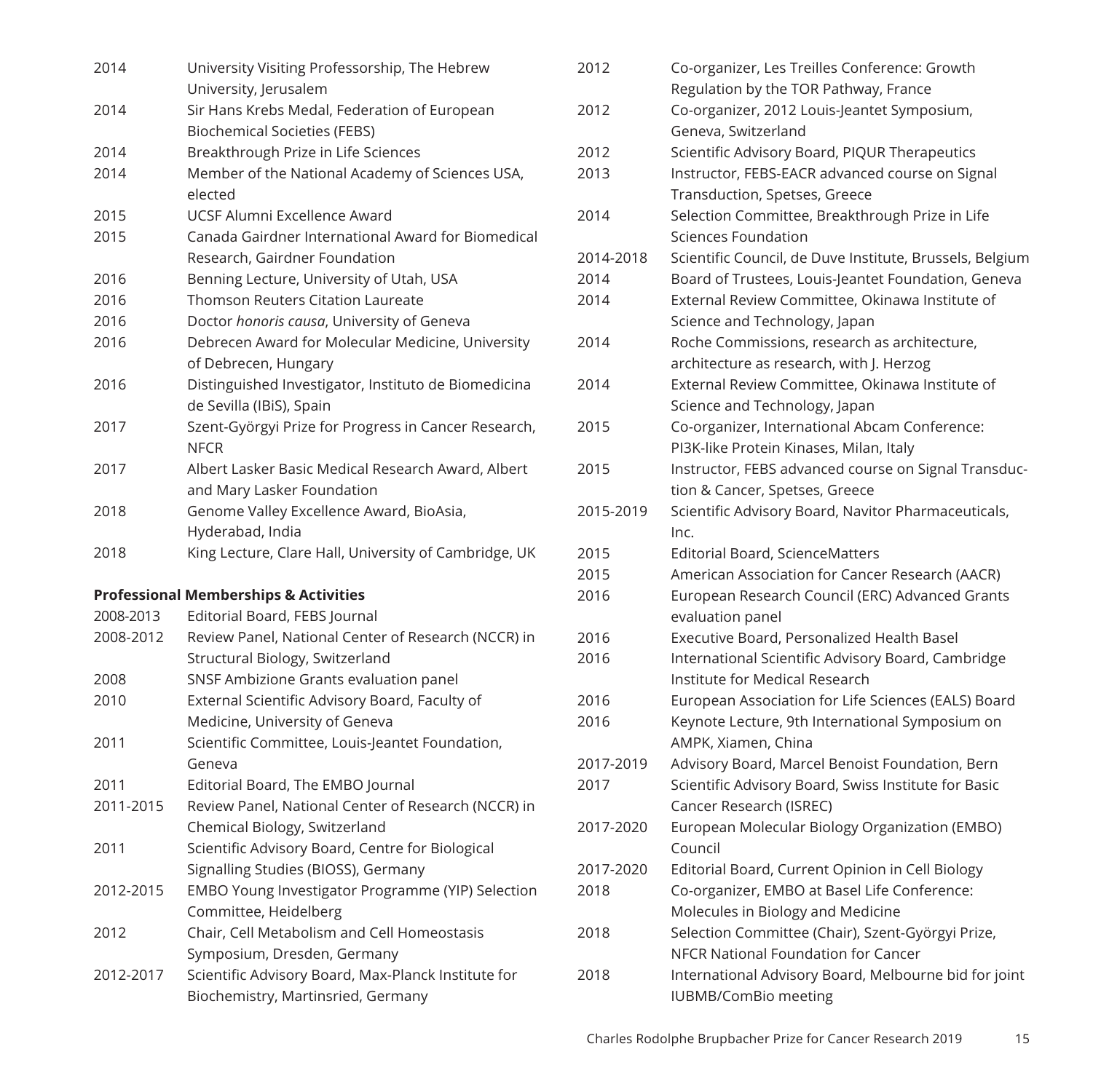#### **Keynote Lectures**

| 2012 | Keynote Lecture, Symposium of the Zürich Center for<br>Integrative Human Physiology |
|------|-------------------------------------------------------------------------------------|
| 2012 | Inaugural Lecture, Instituto de Biología Funcional y<br>Genómica, Salamanca, Spain  |
| 2014 | Keynote Lecture, FASEB Research Conference,<br>Steamboat Springs, USA               |
| 2014 | Keynote Lecture, Israeli Society for Cancer Research,<br>Haifa, Israel              |
| 2014 | Sir Hans Krebs Lecture, FEBS-EMBO Congress, Paris,<br>France                        |
| 2014 | Keynote Lecture, EMBO/EMBL Symposium, Heidel-<br>berg, Germany                      |
| 2015 | Honors Program Lecture, New York University School<br>of Medicine, NYC              |
| 2015 | Keynote Lecture, International TSC Research<br>Conference, Windsor, England         |
| 2015 | Keynote Lecture, 40th European Symposium on<br>Hormones and Cell Regulation, France |
| 2017 | Lola and John Grace Distinguished Lecture in Cancer<br>Research, Lausanne (EPFL     |
| 2017 | Karl Wilhelm von Kupffer Lecture, The International<br>Liver Congress, Amsterdam    |
| 2017 | Keynote Lecture, Gordon Research Conference,<br>Integrative Biology of Aging        |
| 2017 | Plenary Lecture, ASCB-EMBO Congress, Philadelphia,<br><b>USA</b>                    |
| 2018 | EMBL Distinguished Visitor Lecture, Heidelberg,<br>Germany                          |
| 2018 | Keynote Address, BioAsia 2018, Hyderabad, India                                     |
| 2018 | Keynote Lecture, TOR de France, Nice, France                                        |
| 2018 | Keynote Lecture, TOR de France, Nice, France                                        |
| 2018 | Keynote Lecture, Roche Continents, Salzburg, Austria                                |
| 2018 | Keynote Address, Toyama Symposium, Japan                                            |

### **Publications**

http://www.biozentrum.unibas.ch/research/groups-platforms/ publications/unit/hall